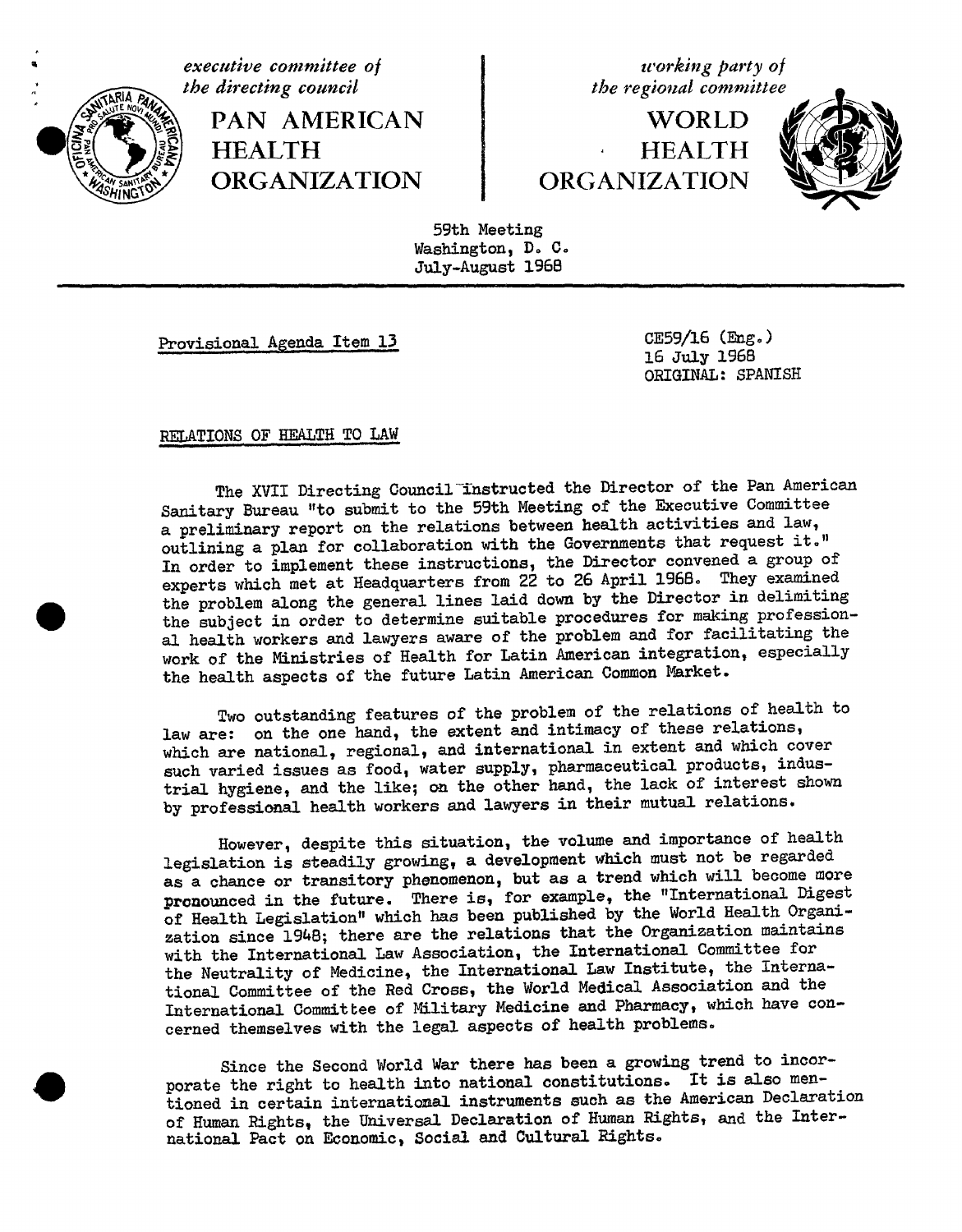The preamble to the Constitution of the World Health Organization states:

"The enjoyment of the highest attainable standard of health is one of the fundamental rights of every human being without distinction of race, religion, political belief, economic or social condition."

In the final analysis, the assistance rendered by the World Health Organization and the Pan American Health Organization to Governments is intended to make that right a reality. The relations between health and law should be examined in the light of the fundamental purposes of promoting and coordinating the efforts of the countries of the Western Hemisphere to "combat disease, lengthen life and promote the physical and mental health of the people°" This approach to the problem places emphasis on its educational, public administration and international cooperation aspects.

As far as education is concerned, it is desirable that from the primary school onwards, pupils be made aware, through the appropriate educational procedure, of the right to health as an individual and social right.

Medical and other professional schools should give students special training in health law either by teaching it as a separate subject or in some other appropriate form. This would facilitate the relations between private practitioners and officials, both physicians and laymen, especially those responsible for the provision and administration of medical care services. There is no doubt that a suitable legal structure and appropriate legislation can reduce the areas of friction between the above-mentioned professions to a minimum. This question is of special interest in Latin America where most health services are provided by the state or other public bodies.

In the field of public administration, the relations between health and law are obvious. Public administration is the result of an institutional political structure based on a given legal system, and its application is the consequence of a legislation which facilitates and activates public activities and extends them to any place under its jurisdiction, at the required time and by such ways and means as are required by the situation calling for public action. For the last few years the Bureau has been devoting increasing attention to the re-organization of national health administrations. Since 196D, seminars dealing with administrative problems have been held each year. The Bureau has collaborated with the United Nations in this field, and in the Provisional Program for 1969, provision is made for 20 administrative methods officers to service the requests of Governments.

As for international cooperation, the international health responsibilities of states and the health aspects of economic integration are of direct interest.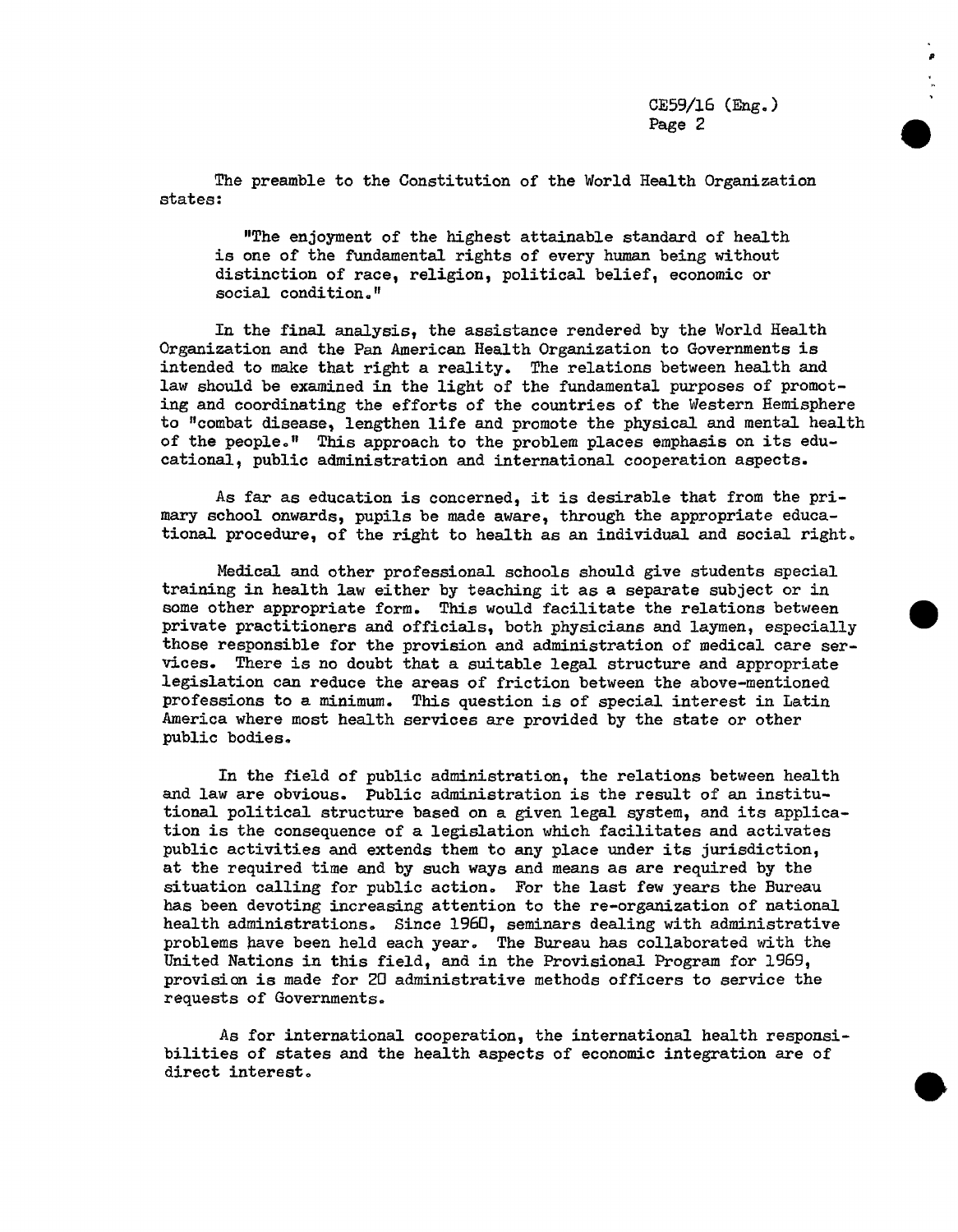$CE59/16$  (Eng.) Page 3

Indeed, because of the rapidity of international transportation and the possibility of rapidly applying new techniques and methods a study should be made of international assistance in the event of a country suffering damage as the result of an act or event originating outside its national frontiers.

Generally speaking, the spread of an epidemic originating in another country for example is regarded as a case of <u>force majeure</u> or an accident for which the state has no legal responsibility. When a public calamity due to an unwilled event occurs, the solidarity of the American nations has been manifest in the past and will continue to be manifest in the future.

It might also be advisable to study the possibility of obligatory assistance in the event of proof being offered of the external origin of the situation to be corrected, in order to reduce the financial burden it represents for the country concerned. The Organization, which is responsible for coordinating health efforts in the Americas, could help to promote such studies.

In the ne**x**t few years the economic i**n**tegration of Latin America will be moving forward, and it will undoubtedly need an institutio**n**al structure to regulate it. The Presidents of America decided to establish progressively, begin**n**ing in 1970, a Latin America**n** Common Market, which should be substantially in operation within the period of not more than 15 years.

Integration presupposes the enactment of community legislation and the harmonization of national laws governing subjects of common interest. The Declaration of the Presidents provided for the harmonization of the necessary basic legislation for economic integration as well as for the harmonization of national laws to the extent required for integration. This also applies to health activities.

In addition, suitable health legislation is essential f**o**r the success of general development plans for the integration of border areas and the joint development of regional resources, for e**x**ample, the Jungle Marginal Highway and the Program for the Development of the River Plate Basin; and, it will be necessary to establish joint institutions or agencies to formulate such legislation. The Pan American Health Organization will have an important role to play in the promotion and formulation of health law for regional integration, through its technical advisory services to Governments:

Finally, the Pan American Sanitary Code signed in Havana on 14 November 1924 and supplemented by the additional Protocol of October 1927 and the Additional Protocol of 24 September 1952 poses a particular problem. From these dates it is clear that the provisions of the Code have been superseded, for example, those relating to compulsory notifiable diseases by the International Sanitary Regulations. The Code could not foresee the economic and social development which was initiated at Bogota in 1958 and received particular impetus at Punta del Este in 1961 and in the Declaration of the Presidents of the Americas in 1967.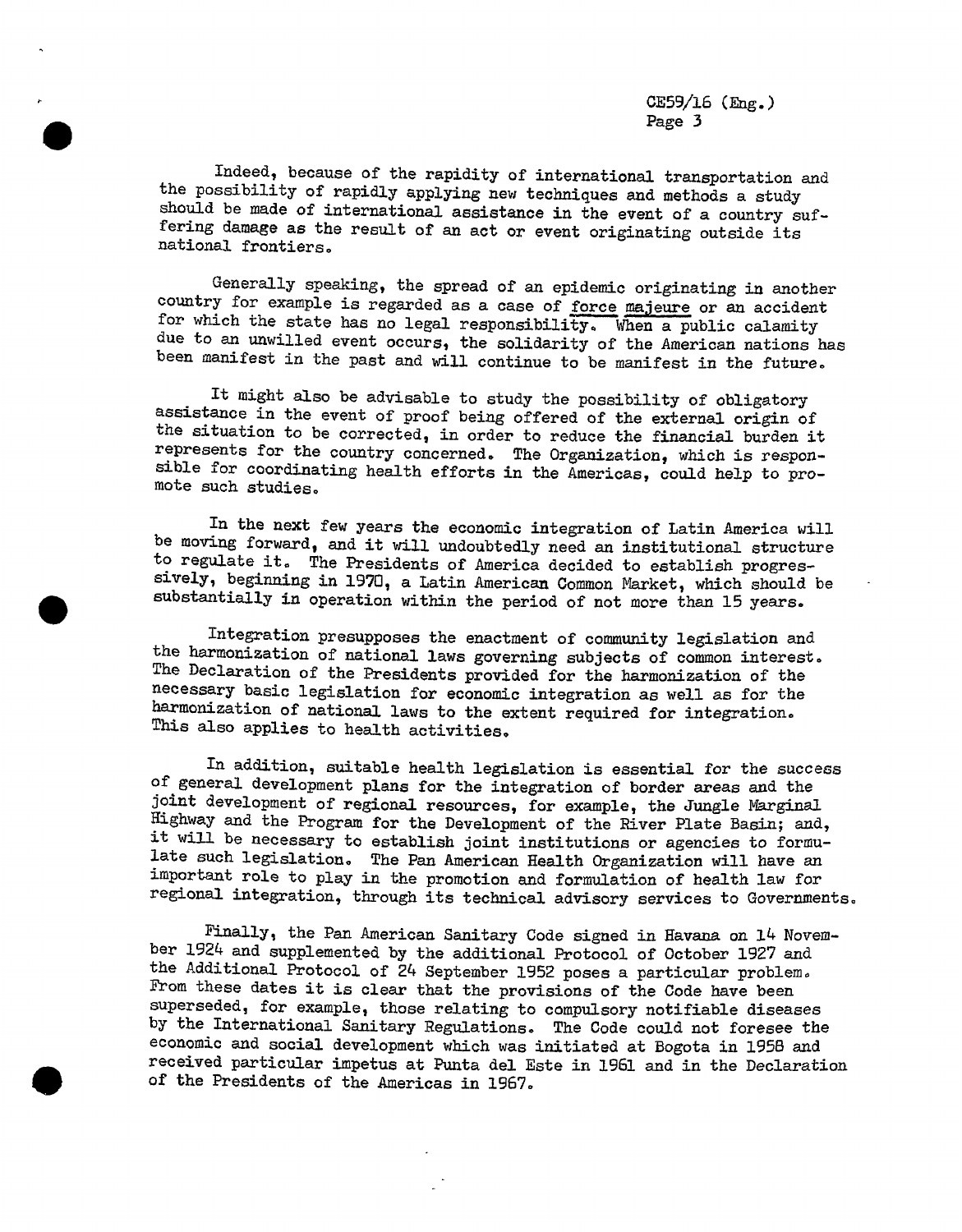CE59/16 (Eng.) Page 4

In short, the Pan American Sanitary Code is no longer attuned to the health situation in the Western Hemisphere. Nevertheless, it is still the fundamental instrument governing the functions and obligations of the Pan American Sanitary Bureau and it prescribes the system for the financing of the Pan American Sanitary Bureau.

Therefore, it might be advisable to study a new international instrument for the Western Hemisphere which would take into account the abovementioned circumstances and whose provisions would be consistent with those of the Constitution of the World Health Organization and the Pan American Health Organization, in order to achieve the maximum possible consistency in these international instruments.

In addition, a new international instrument would enable the new American states which are members of our Organization and were not among the 21 American Republics which signed and ratified the Pan American Sanitary Code to adhere to it. In the same way, the drafters of the new instrument would have to take into consideration the so-called Buenos Aires Protocol of 27 February 1967, which amends the Charter of the Organization of American States and is in the process of being ratified.

However, we should be aware of the difficulties involved in the preparation of such an international instrument and the obstacles which may arise as far as the ratification is concerned because of the different constitutional procedures existing in the Americas.

To sum up, the study of the relations between health and law, in particular some of their specific aspects such as the dissemination of health legislation, its harmonization and codification, the international health responsibilities of states and the health legislation aspects of economic integration and the Latin American Common Market, the incorporation of health law into the curriculum of medical and law schools, the integration of the right to health into civic education in primary and secondary schools deserves the attention of the Pan American Health Organization which may wish to provide the Governments of the Organization that request it with advisory services in this field.

A practical way of speeding up this activity, in which we are taking the first steps, would be to convene a meeting of persons, who, by reason of their training or the posts they occupy, are directly concerned with health and legal activities, both national and international. This group would be responsible for preparing an action program for the Organization which would be submitted to the XX Meeting of the Directing Council or the XVIII Pan American Sanitary Conference, which will be held in 1970.

Finally, the Director would like to know the opinion of the Executive Committee on the advisibility of preparing a new international instrument to replace the present Pan American Sanitary Code. If the Executive Committee is of the opinion that such an instrument should be prepared, it might be